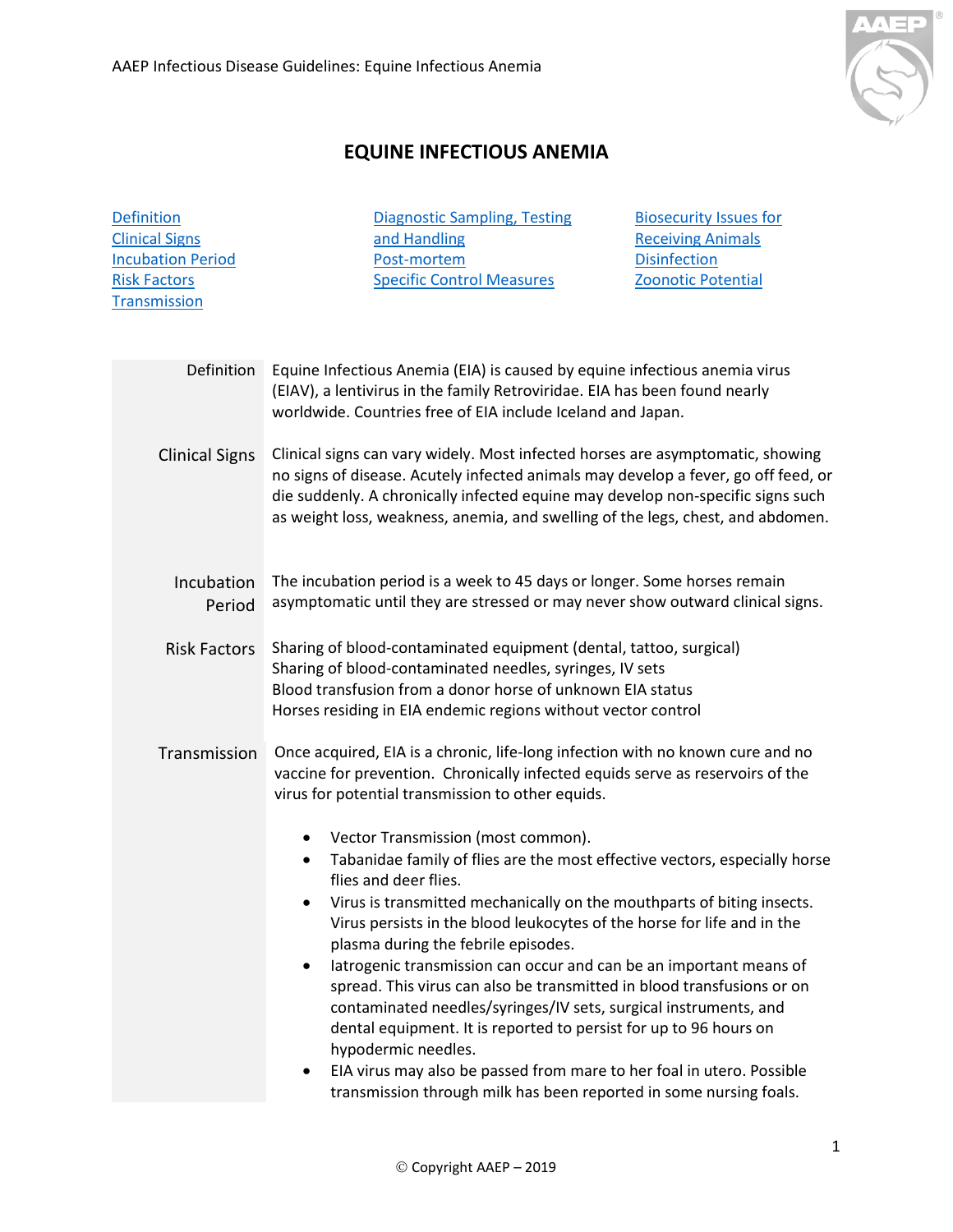

- Virus can be found in semen. Although venereal transmission does not seem to be a major route of spread, one stallion appears to have transmitted the virus to a mare with a vaginal tear during breeding.
	- The possibility of aerosol transmission by infectious material during close contact was raised during the 2006 outbreak in Ireland.

## <span id="page-1-0"></span>Diagnostic Sampling, Testing and Handling

- Equine infectious anemia is often confirmed by serology. The two most commonly used serologic tests are the agar gel immunodiffusion (AGID), commonly known as the "Coggins" test, and the enzyme-link immunosorbent assay (ELISA).
- Horses are usually seronegative on the AGID test during the first 2-3 weeks after infection, and in rare cases they may not develop antibodies until 60 days post-exposure or longer. Experimental evidence suggest that antibody production may be delayed in donkeys and mules.
- A positive test indicates the presence of EIA-specific antibodies. The ELISA test can detect antibodies earlier than the AGID test. As the ELISA test may produce false positive results, the confirmatory test for EIA is the AGID test.
- Testing for Equine Infectious Anemia must be performed at a USDAapproved laboratory. For a listing of approved laboratories visit [https://www.aphis.usda.gov/animal\\_health/lab\\_info\\_services/downloads/App](https://www.aphis.usda.gov/animal_health/lab_info_services/downloads/ApprovedLabs_EIA.pdf) [rovedLabs\\_EIA.pdf](https://www.aphis.usda.gov/animal_health/lab_info_services/downloads/ApprovedLabs_EIA.pdf)
- Virus isolation is not required for diagnosis, but it can be done. Virus isolation is performed in horse leukocyte cultures.
- Positive EIA tests are reported by the laboratory to local state or federal animal health officials within 24 hours of the positive test result, as EIA is a regulated disease in the U.S. A state or federal animal health official will locate the positive reactor animal, quarantine the horse, and obtain a serum sample for confirmatory testing. Reporting of confirmed EIA cases in the U.S. can be found at the following link: [https://www.aphis.usda.gov/aphis/ourfocus/animalhealth/animal-disease](https://www.aphis.usda.gov/aphis/ourfocus/animalhealth/animal-disease-information/horse-disease-information/equine-infectious-anemia/ct_equine_infectious_anemia)[information/horse-disease-information/equine-infectious](https://www.aphis.usda.gov/aphis/ourfocus/animalhealth/animal-disease-information/horse-disease-information/equine-infectious-anemia/ct_equine_infectious_anemia)[anemia/ct\\_equine\\_infectious\\_anemia](https://www.aphis.usda.gov/aphis/ourfocus/animalhealth/animal-disease-information/horse-disease-information/equine-infectious-anemia/ct_equine_infectious_anemia)
- If there is a positive horse at a facility, a regulatory veterinarian will perform an investigation to identify exposed horses which includes:
- Any horse that resides with or near positive horses.
- Any horses that may have shared equipment such as needles, syringes, dental equipment, tattooing, or surgical equipment with a positive horse.
- Nursing offspring of the positive horse or exposed horse.
- Horses epidemiologically-linked to the positive horse that may be located at another facility.
- All horses classified as exposed are placed under quarantine and tested for EIA. To identify recently infected horses incubating the disease, all exposed horses are retested 60 days after the removal of the EIA positive horse from the premises. Exposed horses are placed under quarantine until the retest confirms negative EIA status of the horse.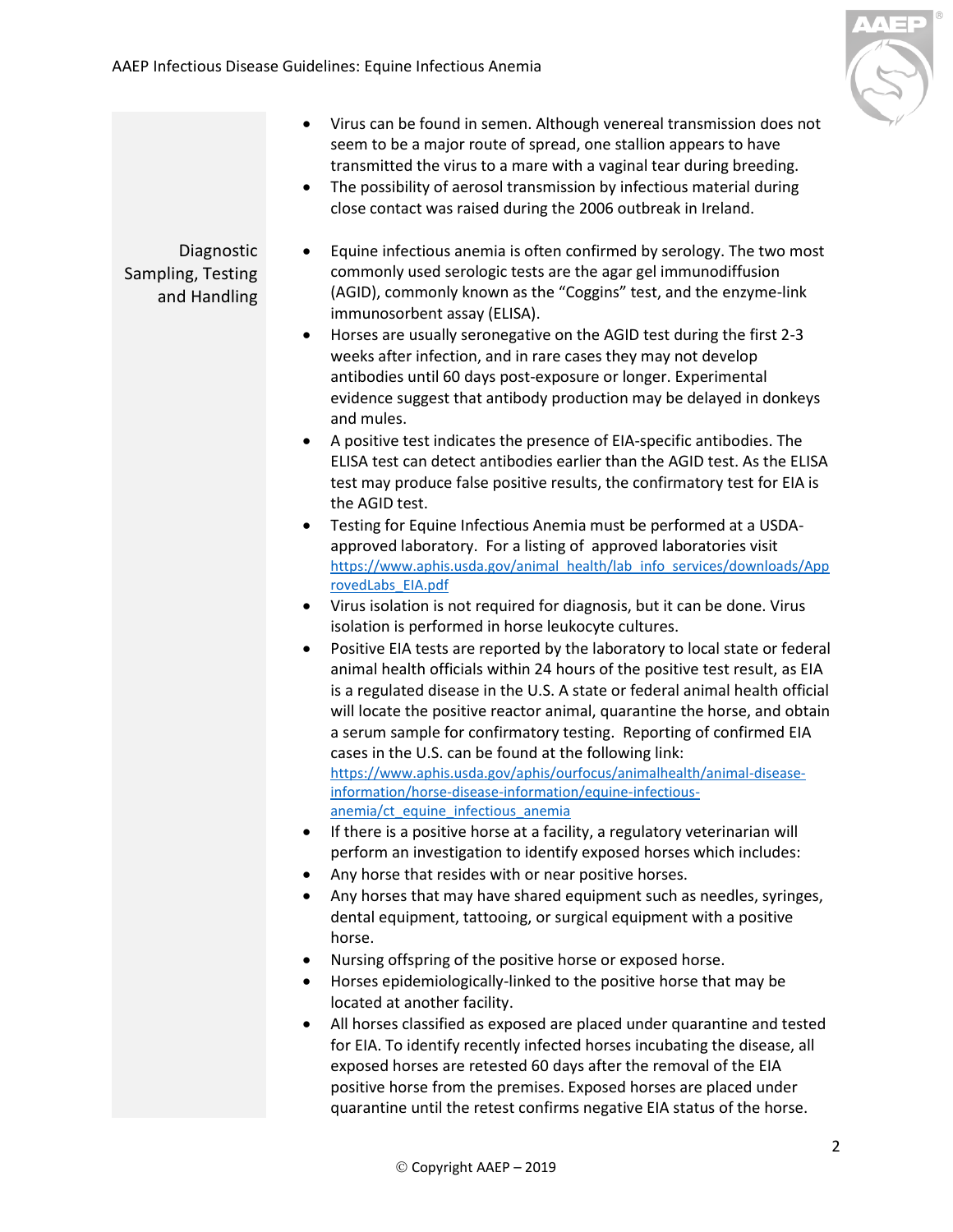

<span id="page-2-3"></span><span id="page-2-2"></span><span id="page-2-1"></span><span id="page-2-0"></span>

| Post-mortem                                           | The spleen, liver and abdominal lymph nodes may be enlarged, and the mucous<br>membranes can be pale. In chronic cases, emaciation may also be noted.<br>Edema is often found in the limbs and along the ventral abdominal wall.<br>Petechiae may be observed on internal organs, including the spleen and kidney.<br>Mucosal and visceral hemorrhages and blood vessel thrombosis have also been<br>reported.<br>Chronically infected horses that die between clinical episodes usually have no<br>gross lesions, but some animals may have proliferative glomerulonephritis or<br>ocular lesions.                                                                                                                                                                                                                                                                                                                                                                                                                                                                                                                                                                                                                                                                                                                                                                                                                               |
|-------------------------------------------------------|-----------------------------------------------------------------------------------------------------------------------------------------------------------------------------------------------------------------------------------------------------------------------------------------------------------------------------------------------------------------------------------------------------------------------------------------------------------------------------------------------------------------------------------------------------------------------------------------------------------------------------------------------------------------------------------------------------------------------------------------------------------------------------------------------------------------------------------------------------------------------------------------------------------------------------------------------------------------------------------------------------------------------------------------------------------------------------------------------------------------------------------------------------------------------------------------------------------------------------------------------------------------------------------------------------------------------------------------------------------------------------------------------------------------------------------|
| <b>Specific Control</b><br><b>Measures</b>            | <b>Biosecurity Guidelines</b><br>There is no known treatment. Infected horses become lifelong carriers<br>$\bullet$<br>and pose a risk of infection to other horses. As such management<br>options for an EIA positive horse are euthanasia or lifetime quarantine<br>with permanent isolation at least 200 yards away from non-infected<br>horses.<br>Prevention is key to stopping the spread of EIA. There is no approved<br>$\bullet$<br>vaccine for EIA in the U.S. Below are some ways to protect horses from<br>contracting the EIA virus:<br>Use a sterile needle, syringe, and IV set for all injections or treatments.<br>$\bullet$<br>Disinfect dental, tattoo, surgical equipment, lip chains, and bits<br>$\bullet$<br>thoroughly between horses. Remove all debris and blood with soap and<br>water before disinfection. See "Disinfection" section below.<br>Only administer commercially licensed blood or blood products.<br>$\bullet$<br>Keep open wounds clean and covered, if possible.<br>$\bullet$<br>Use a sterile needle and syringe each time when puncturing a multi-<br>$\bullet$<br>dose medication bottle.<br>Use a sterile technique when drawing up and administering<br>$\bullet$<br>medications.<br>Practice good fly control by regular mucking of stalls, proper disposal of<br>manure away from horse stabling areas, and use of fly sprays or natural<br>predators to minimize fly presence. |
| <b>Biosecurity Issues</b><br>for Receiving<br>Animals | Require proof of a recent negative EIA test at time of purchase or for<br>new horses entering the premises.<br>Separate horses with fevers, reduced feed intake, and/or lethargy from<br>٠<br>other horses                                                                                                                                                                                                                                                                                                                                                                                                                                                                                                                                                                                                                                                                                                                                                                                                                                                                                                                                                                                                                                                                                                                                                                                                                        |
| <b>Disinfection</b>                                   | This virus is readily destroyed by most common disinfectants such as bleach or<br>alcohol. Since alcohol and bleach-based disinfectants are inactivated by organic<br>matter, such as manure or soil, surfaces must first be cleaned thoroughly with<br>soap and water before disinfectants are applied. Pressure washing of                                                                                                                                                                                                                                                                                                                                                                                                                                                                                                                                                                                                                                                                                                                                                                                                                                                                                                                                                                                                                                                                                                      |